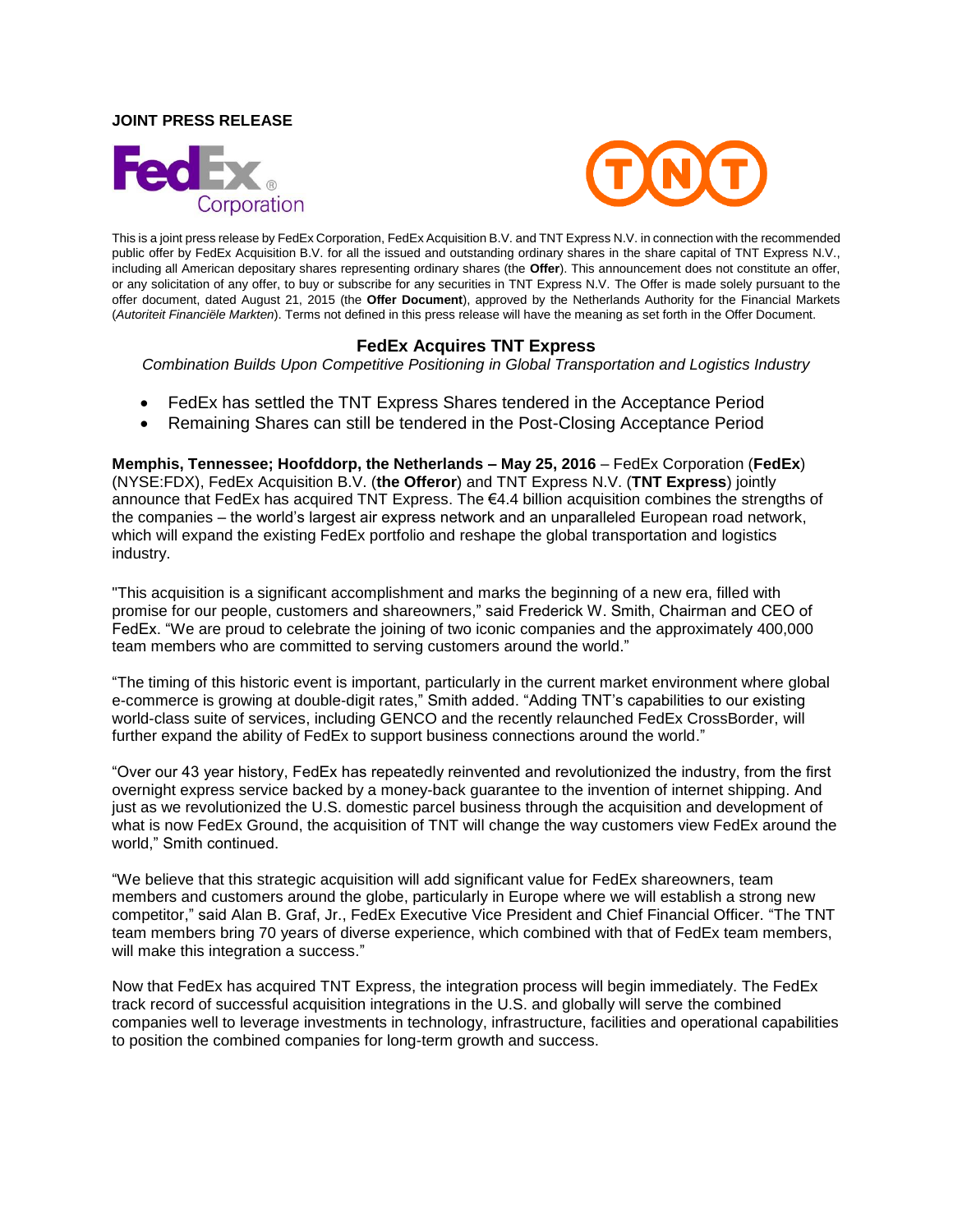In the near term, customers can expect to interact with each company as they always have and receive the world-class service they have come to expect. Once the integration is complete, FedEx expects customers to enjoy an expanded global offering that draws upon the breadth of expertise from both companies.

Together, FedEx and TNT Express will continue to make a difference in the lives of people around the world, further supporting the communities in which team members live and work, connecting even more people and possibilities.

### **Live Webcast**

David Bronczek, President and CEO, FedEx Express, David Binks, President of FedEx Express Europe and Tex Gunning, CEO of TNT Express will host a press conference today at 11:00 hours CET at The Conservatorium Hotel Amsterdam, which will be also available via live webcast at the following web address: [http://player.companywebcast.com/fedex/20160525\\_1/en/Player](http://player.companywebcast.com/fedex/20160525_1/en/Player)

Additional media resources are available through the [FedEx Newsroom](http://about.van.fedex.com/newsroom/global-english/) and [TNT Media Center.](http://www.tnt.com/corporate/en/site/home/press/presslibrary.html)

# **Post-Closing Acceptance Period**

Shareholders may tender their shares under the Offer during a post-closing acceptance period (*naaanmeldingstermijn*) which commenced at 09:00 hours, Amsterdam time, on 19 May 2016 and will expire at 17:40 hours, Amsterdam time, on 1 June 2016 (the Post-Closing Acceptance Period).The Offeror has agreed that it will accept valid tenders of book-entry ADSs until 17:00 hours New York time on 1 June 2016.

Shareholders who have not yet tendered their Shares under the Offer still have the opportunity to do so during the Post-Closing Acceptance Period.

Remaining Shareholders who do not wish to tender their Shares during the Post-Closing Acceptance Period should carefully review the sections of the Offer Document that further explain the intentions of the Offeror and/or FedEx, such as (but not limited to) Sections 6.13 (*Intentions following the Offer being declared unconditional*) up to and including 6.16.6 (*Other measures*), which describe certain implications to which such Shareholders may become subject with their continued shareholding in TNT Express.

#### **About FedEx Corp.**

FedEx provides customers and businesses worldwide with a broad portfolio of transportation, ecommerce and business services. With annual revenues of \$49 billion (not including TNT Express), the company offers integrated business applications through operating companies competing collectively and managed collaboratively, under the respected FedEx brand. Consistently ranked among the world's most admired and trusted employers, FedEx inspires its nearly 400,000 team members to remain "absolutely, positively" focused on safety, the highest ethical and professional standards and the needs of their customers and communities to connect people and possibilities around the world.

For more information, please visit [www.fedex.com](http://www.fedex.com/) or contact:

**Media** Patrick Fitzgerald Phone +1 901 818 7300 Email: [patrick.fitzgerald@fedex.com](mailto:patrick.fitzgerald@fedex.com)

**Media Contact – Europe** Michelle Fresco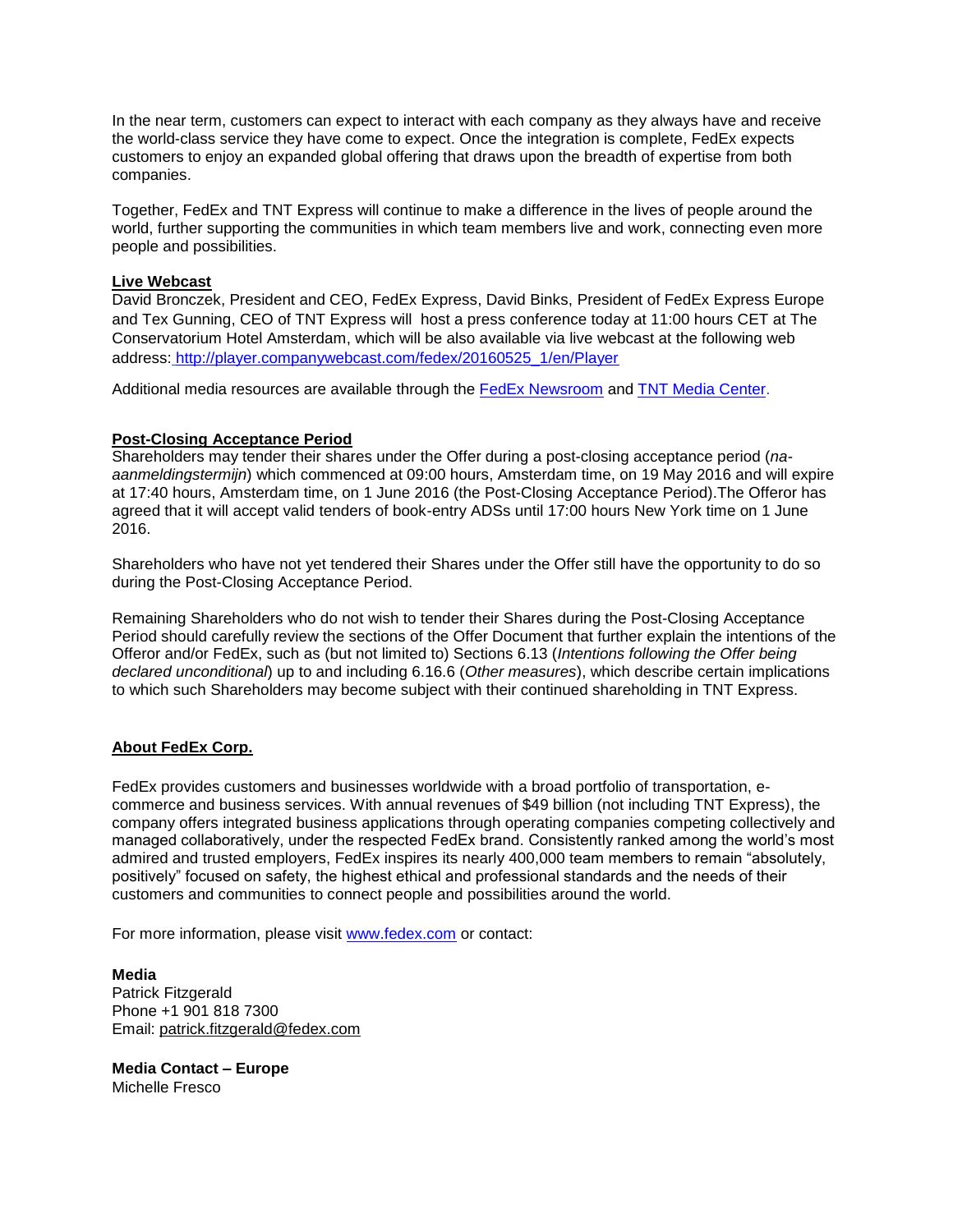#### Burson-Marsteller

Mobile +31 (0)70 3021191 Email: [michelle.fresco@bm.com](mailto:michelle.fresco@bm.com)

**FedEx Investor Relations**  Mickey Foster Phone +1 901 818 7468 Email: [mickey.foster@fedex.com](mailto:mickey.foster@fedex.com)

# **About TNT Express**

TNT Express is one of the world's largest express delivery companies. On a daily basis, TNT Express delivers close to one million consignments ranging from documents and parcels to palletised freight. The company offers road and air delivery services in Europe, the Middle East and Africa, Asia-Pacific and the Americas. TNT Express made €6.9 billion in revenue in 2015.

For more information, please visit [www.tnt.com/corporate](http://www.tnt.com/corporate) or contact

#### **Media**

Cyrille Gibot (TNT) Phone +31 88 393 9390 Mobile +31 65 113 3104 Email [cyrille.gibot@tnt.com](mailto:cyrille.gibot@tnt.com)

#### **Investor Relations**

Gerard Wichers +31 88 393 9500 [gerard.wichers@tnt.com](mailto:gerard.wichers@tnt.com)

#### **Notice to U.S. holders of TNT Express Shares**

The Offer is being made for the securities of TNT Express, a public limited liability company incorporated under Dutch Law, and is subject to Dutch disclosure and procedural requirements, which are different from those of the United States. The Offer is being made in the United States in compliance with Section 14(e) of the U.S. Securities Exchange Act of 1934, as amended (the **U.S. Exchange Act**), and the rules and regulations promulgated thereunder, including Regulation 14E, and is subject to the exemptions provided by Rule 14d-1(d) under the U.S. Exchange Act and otherwise in accordance with the requirements of Dutch law. Accordingly, the Offer is subject to certain disclosure and other procedural requirements, including with respect to the Offer timetable and settlement procedures that are different from those applicable under U.S. domestic tender offer procedures and laws.

The receipt of cash pursuant to the Offer by a U.S. holder of TNT Express shares may be a taxable transaction for U.S. federal income tax purposes and under applicable state and local, as well as foreign and other, tax laws. Each holder of TNT Express shares is urged to consult his independent professional advisor immediately regarding the tax consequences of acceptance of the Offer.

It may be difficult for U.S. holders of TNT Express shares to enforce their rights and claims arising out of the U.S. federal securities laws, since TNT Express is located in a country other the United States, and some or all of its officers and directors may be residents of a country other than the United States. U.S. holders of TNT Express shares may not be able to sue a non-U.S. company or its officers or directors in a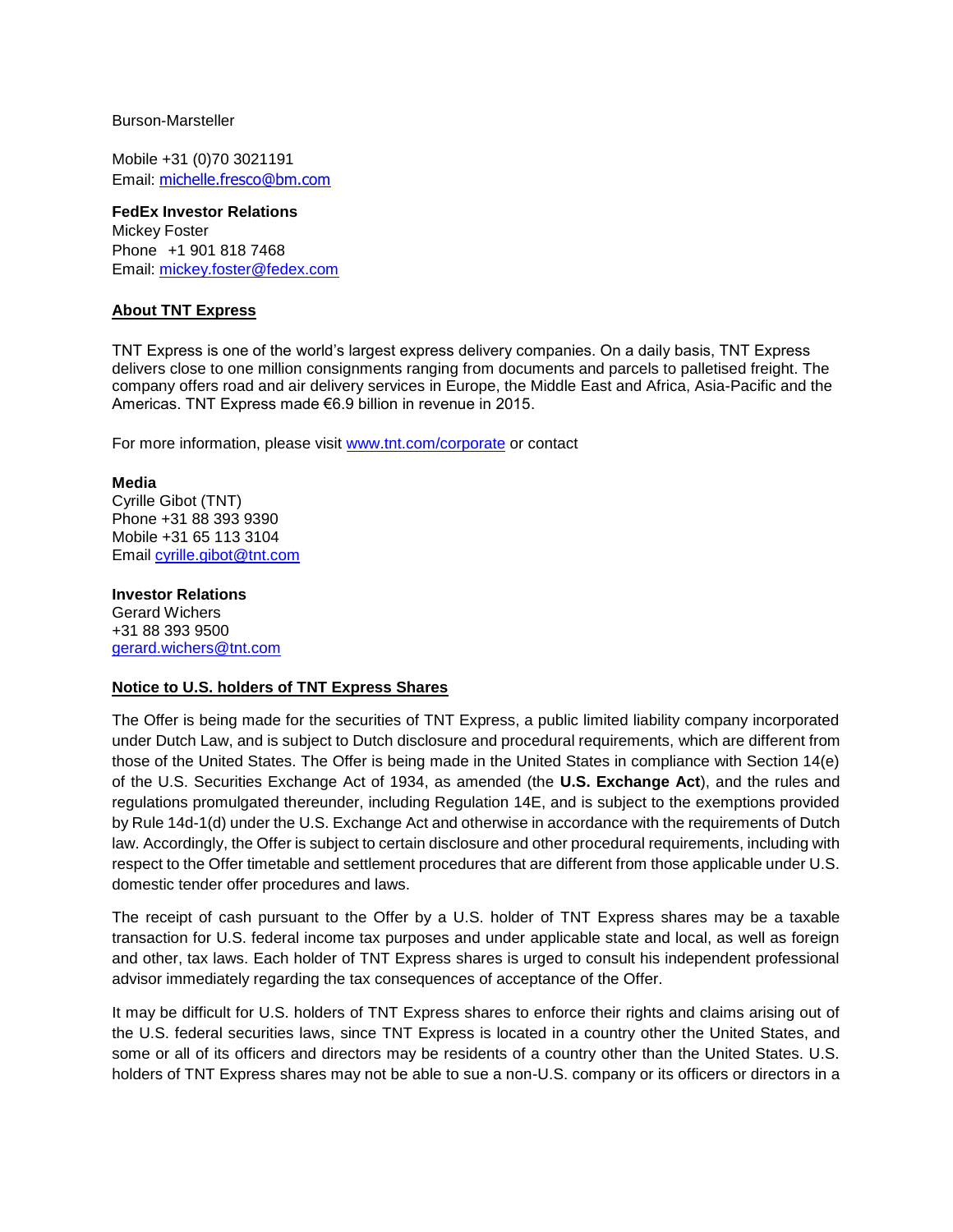non-U.S. court for violations of U.S. securities laws. Further, it may be difficult to compel a non-U.S. company and its affiliates to subject themselves to a U.S. court's judgment.

To the extent permissible under applicable law or regulation, including Rule 14e-5 of the U.S. Exchange Act, in accordance with normal Dutch practice, FedEx and its affiliates or broker (acting as agent for FedEx or its affiliates, as applicable) may from time to time after the date hereof, and other than pursuant to the Offer, directly or indirectly purchase, or arrange to purchase, ordinary shares of TNT Express that are the subject of the Offer or any securities that are convertible into, exchangeable for or exercisable for such shares. These purchases may occur either in the open market at prevailing prices or in private transactions at negotiated prices. In no event will any such purchases be made for a price per share that is greater than the Offer Price. To the extent information about such purchases or arrangements to purchase is made public in The Netherlands, such information will be disclosed by means of a press release or other means reasonably calculated to inform U.S. shareholders of TNT Express of such information. No purchases will be made outside the Offer in the United States by or on behalf of FedEx. In addition, the financial advisors to FedEx may also engage in ordinary course trading activities in securities of TNT Express, which may include purchases or arrangements to purchase such securities.

# **Restrictions**

The distribution of this press release may, in some countries, be restricted by law or regulation. Accordingly, persons who come into possession of this document should inform themselves of and observe these restrictions. To the fullest extent permitted by applicable law, FedEx and TNT Express disclaim any responsibility or liability for the violation of any such restrictions by any person. Any failure to comply with these restrictions may constitute a violation of the securities laws of that jurisdiction. Neither FedEx, nor TNT Express, nor any of their advisors assumes any responsibility for any violation by any of these restrictions. Any TNT Express shareholder who is in any doubt as to his or her position should consult an appropriate professional advisor without delay.

The information in the press release is not intended to be complete, for further information reference is made to the Offer Document. This announcement is for information purposes only and does not constitute an offer or an invitation to acquire or dispose of any securities or investment advice or an inducement to enter into investment activity. In addition, the Offer made pursuant to the Offer Document is not being made in any jurisdiction in which the making or acceptance thereof would not be in compliance with the securities or other laws or regulations of such jurisdiction or would require any registration, approval or filing with any regulatory authority not expressly contemplated by the terms of the Offer Document.

# **Forward Looking Statements**

Certain statements in this press release may be considered "forward-looking statements," such as statements relating to the impact of this transaction on FedEx and TNT Express. Forward-looking statements include those preceded by, followed by or that include the words "anticipated," "will," "expected" or similar expressions. These forward-looking statements speak only as of the date of this release. Although FedEx and TNT Express believe that the assumptions upon which their respective financial information and their respective forward-looking statements are based are reasonable, they can give no assurance that these forward-looking statements will prove to be correct. Forward-looking statements are subject to risks, uncertainties and other factors that could cause actual results to differ materially from historical experience or from future results expressed or implied by such forward-looking statements. Potential risks and uncertainties include, but are not limited to, FedEx's ability to successfully operate TNT Express without disruption to its other business activities, FedEx's ability to achieve the anticipated results from the acquisition of TNT Express, the effects of competition (in particular the response to the transaction in the